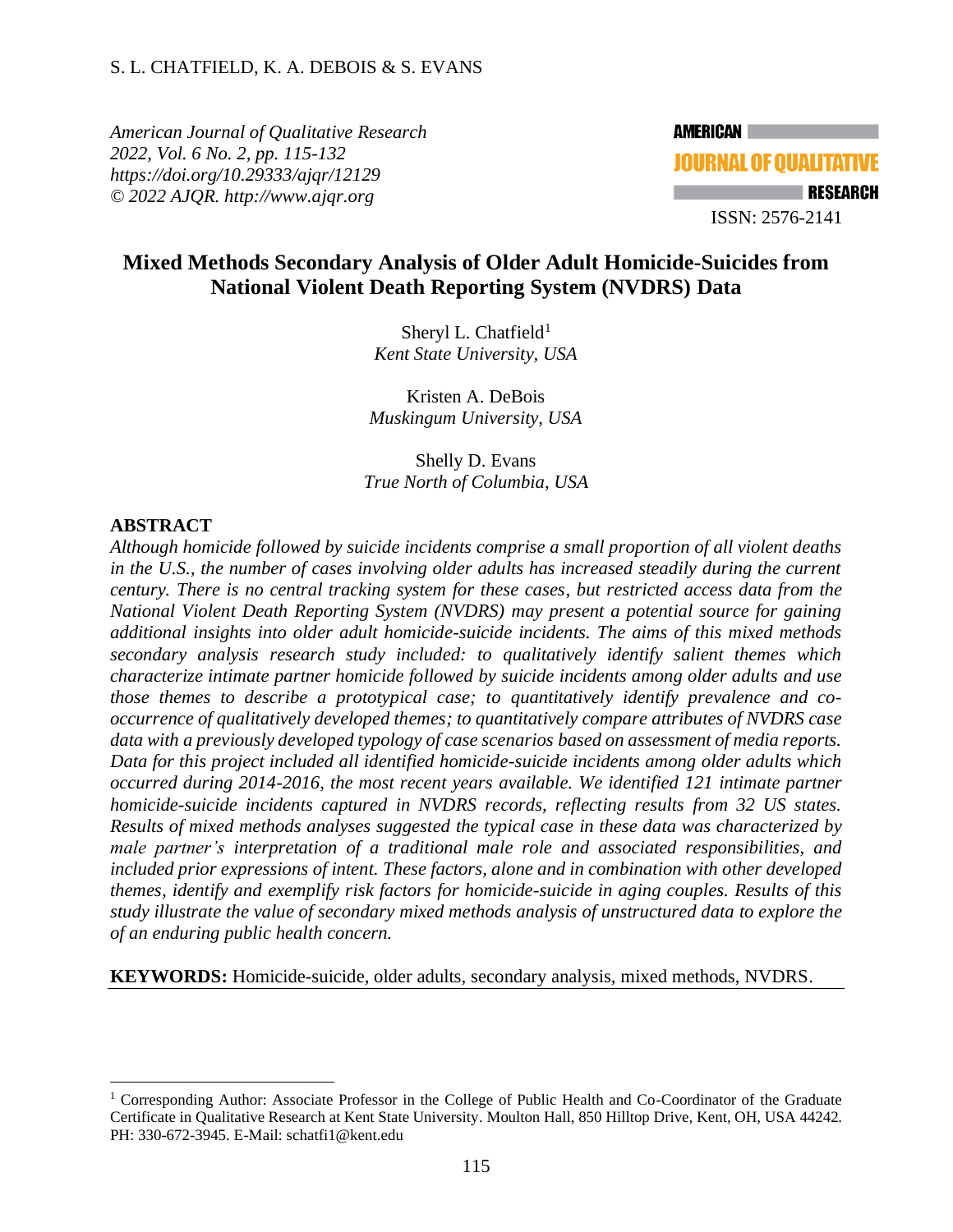#### **AMERICAN**

# **JOURNAL OF QUALITATIVE**

#### RESEARCH

Homicide followed by suicide, homicide-suicide, and murder-suicide are terms used to refer to violent episodes in which an individual commits one or more murders and soon after commits suicide (Langley, 2018). Familicide, in which an individual kills one or more family members and then dies by suicide is a subcategory of homicide-suicide. The majority of familicides, estimated at 70%, involve intimate partners (Timms, 2018). Although the proportion of homicide-suicide incidents is believed to comprise only 5% of all homicides in the U.S. (Barber et al., 2008), a report published by the Violence Policy Center (Langley, 2020) suggests the proportion of intimate partner homicide-suicide incidents involving adults over 55 has shown ongoing increase during the current century. As of 2019, incidents involving older adults comprise 23% of all intimate partner homicide-suicides.

Popular media reports (e.g., Neumann, 2019) may illustrated compelling descriptions of couples who jointly decide to die by suicide, motivated by desire for death with dignity amid deteriorating health and perceived inability to live independently. However, researchers have asserted that a substantial proportion of homicide-suicide incidents in older adults reflect one of two things: the culmination of an established pattern of intimate partner violence, or a unilateral decision made by a single partner, usually the man, in a long term married partner relationship (Cohen, 2000a; Salari, 2007). Examples of the latter might follow increases in men's caretaking responsibilities which are associated with deteriorating health of the woman partner (Langley, 2018; 2020).

There is no central reporting mechanism or tracking database for these incidents in the US, perhaps due to the relative rarity of intimate partner homicide-suicide as a proportion of all violent deaths. Given potential for prevention suggested by the nature of intimate partner homicide-suicide incidents, researchers' and practitioners' ability to rely on a comprehensive database would provide additional insights in contextual trends and perhaps facilitate identification of at-risk relationships. The semi-annual Violence Policy Center reports (e.g., Langley, 2018; 2020) are based on systematic screening of online news reports, and, as the organization acknowledges, this creates potential for underestimate.

One alternative which might facilitate accurate identification of homicide-suicide case counts and analysis of contextual details is the National Violent Death Reporting System (NVDRS). NVDRS is a federally funded, multi-state data base managed by the US Centers for Disease Control and Prevention, developed to track deaths from violence, including homicide and suicide, through all 50 US States (Paulozzi et al., 2004). General prevalence estimates are available via an open access interface, and restricted access data which incorporate detailed case narratives are available to researchers through an application and proposal review process (Centers for Disease Control and Prevention [CDC], 2019). The number of states participating in NVDRS has increased incrementally from the beginnings of the system back in 2003, when 7 states reported, up to 32 states reflected in 2016 data, with an eventual aim of capturing and reporting nearly all cases from all 50 states. The purpose of this paper is to explore trends among older adult intimate partner homicide followed by suicide, through in-depth mixed methods analysis of NVDRS case narratives for report years 2014-2016.

## **Intimate Partner Homicide-Suicide**

Prior to availability of NVDRS, Cohen published seminal analyses of intimate partner homicide-suicide among aging adults (e.g., Cohen, 1995, 2000a, 2000b; Cohen & Eisendorfer, 1999). Cohen's (1995) analysis of data extracted from Florida newspapers suggested incidents were primarily perpetrated by male partners with their female intimate partners as victims. In subsequent works, Cohen and colleagues (Cohen, 2000a, 2000b; Cohen & Eisdorfer, 1999)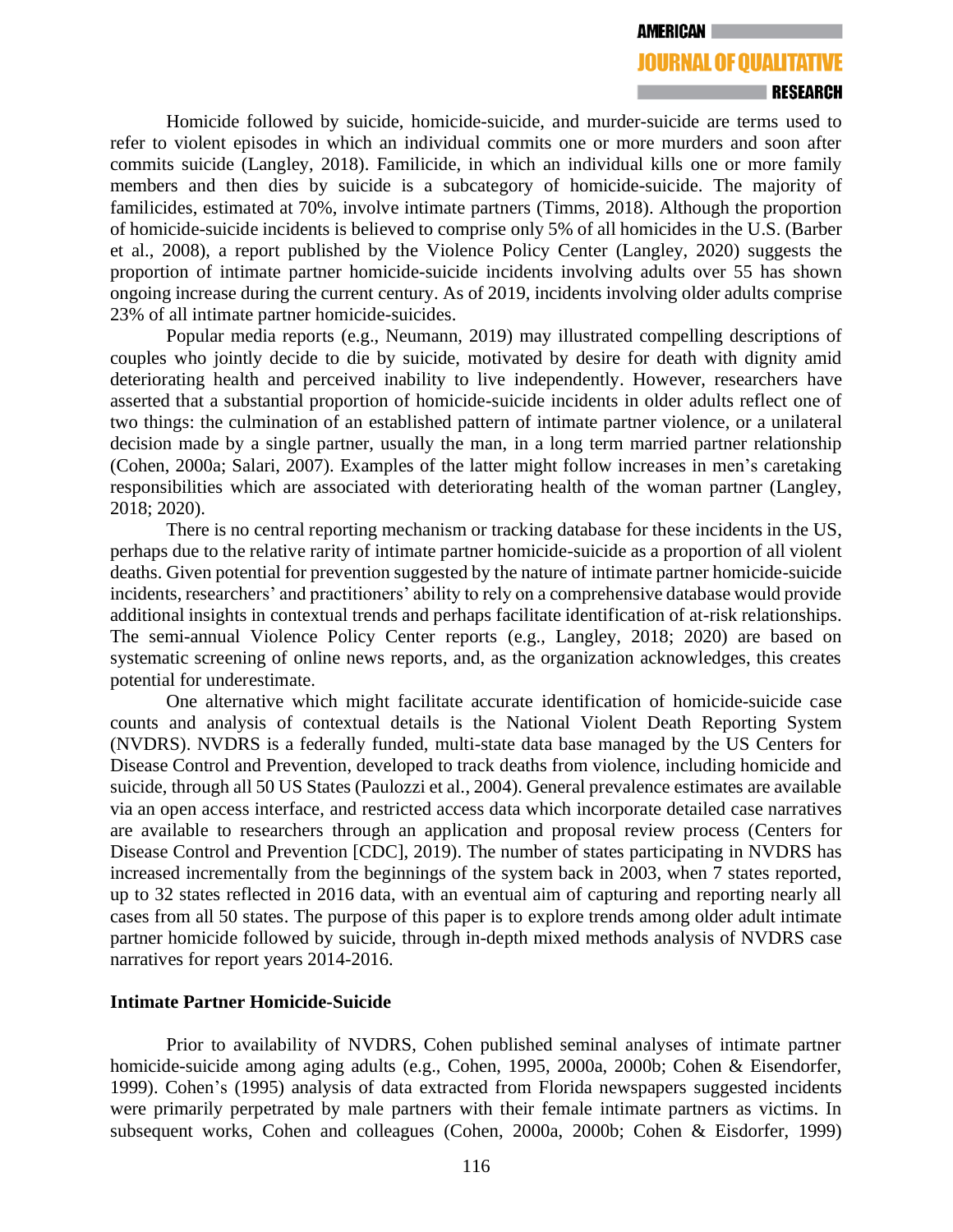identified three main subtypes of intimate partner homicide-suicide among older adults: 1) aggressive acts with a history of domestic violence; 2) dependent/protective incidents where the male perpetrator has been dominant in a long marriage and one or both partners are ill; 3) symbiotic homicide-suicides involving extremely enmeshed and co-dependent partners.

In contrast with media or anecdotal evidence, as described previously, Cohen (2000a) asserted that homicide-suicide incidents are only infrequently associated with suicide pacts; instead, female intimate partners are not consenting participants who might be killed in their sleep. Cohen also found a substantial number of aggressive homicide-suicide incidents in which victims were shot or stabbed multiple times, giving further support to the suggestion incidents may more often reflect domestic violence rather than suicide pacts.

Cohen (2000a) additionally identified key predisposing and precipitating risk factors. Predisposing factors include advanced age, long marriage, marital/family discord, depression or multiple physical health problems in perpetrators, perpetrators acting as caregivers for a spouse, perpetrators with a controlling nature, and perception of social isolation. Key precipitating factors include an emergent change in health status of perpetrator and/or victim, which may be associated with hospitalization, plans or pressure to move into assisted care facilities, incidents of domestic violence or alcohol use, and decreases in social interaction. In some instances, intimate partner homicide-suicide reflects the culmination of preparation and thought; Malphurs and Cohen (2005) observed that homicide-suicide perpetrators frequently left instructions for family members, wills, insurance documents, and other important information.

#### **Homicide-Suicide Research Reports Based on NVDRS Data**

Although none has focused solely on intimate partner incidents among older adults, authors of several NVDRS-informed research reports on homicide followed by suicide identified the proportion of intimate partner incidents and provided age group comparisons. Bossarte et al. (2006) and Liem et al. (2011) based their reports on categorical and quantitative records provided in NVDRS data, while Patton et al. (2017), Logan et al. (2019), Schwab-Reese et al. (2021) and Jordan and MacNeil (2021) supplemented quantitative data with information extracted from unstructured case narratives included in NVDRS restricted access data. The report by Logan et al. was the only identified source using NVDRS data to focus solely on intimate partner homicide followed by suicide. Logan et al. used qualitative analysis of narrative data to supplement the CDCprovided list of contextual circumstances with additional scenario types. In contrast, Patton et al. and Schwab-Reese et al. conducted qualitative content analysis to associate cases with previously existing typologies of case scenarios. Jordan and MacNeil applied machine learning techniques to develop a new, data-driven typology of scenario alternatives.

Authors used varying date ranges for their analyses. Bossarte et al. (2006) used data years 2003-2004, while Liem et al. (2011) used case records from 2004-2006 to compare with similar incident records from Switzerland and the Netherlands. Patton et al. (2017) used records from 2003-2010; Logan et al. (2019) and Jordan and MacNeil (2021) used cases from 2003-2015, and Schwab-Reese et al. (2021) used cases from 2013-2016.

Bossarte et al. (2006), Jordan and MacNeil (2021), Liem et al. (2011), and Schwab-Reese et al. (2021), used any available homicide followed by suicide case records. Logan et al. (2019) used a subsample identified through application of previously described selection criteria. Patton et al. (2017) selected a random sample of 259 cases to serve as a comparison group for their cases of interest which were 259 identified cases involving a perpetrator who was an active or formerly active member of the U.S. military.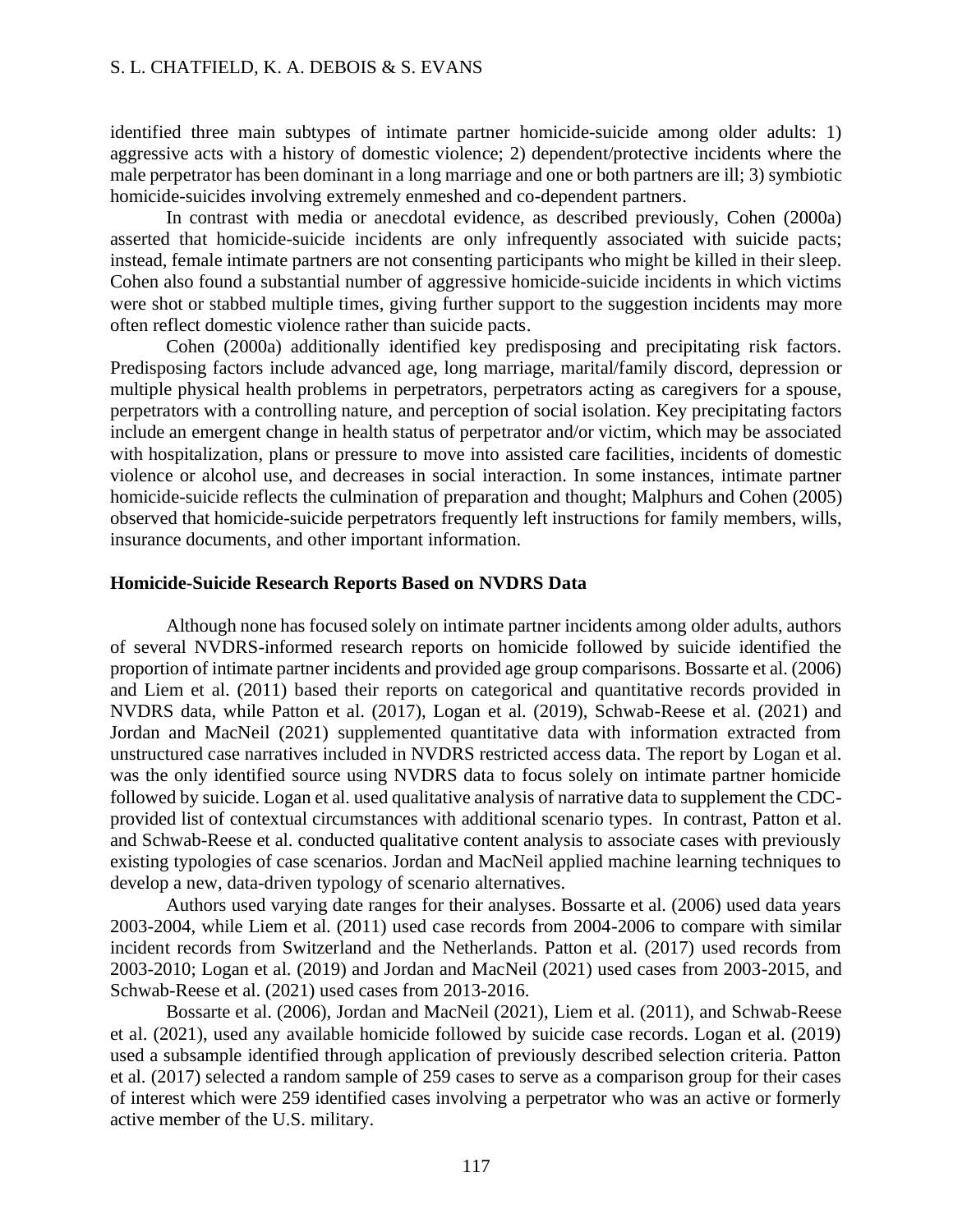#### **AMERICAN**

## **JOURNAL OF QUALITATIVE**

#### RESEARCH

Due to differences in data availability and author selection criteria, the number of homicidesuicide incidents analyzed differed across studies, ranging from 209 (Bossarte et al., 2006) to 2,447 (Jordan & MacNeil, 2021). The proportion of intimate partner homicide-suicide incidents included in a given study, compared to all homicide-suicide incidents, ranged from 58% (Bossarte et al., 2006) to 74.5% (Jordan & MacNeil, 2021). When authors stratified cases using additional criteria, the proportions were at times higher: for example, the proportion of military perpetrator intimate partner homicide followed by suicide was 78.4% of all military homicides followed by suicide (203 of 259) (Patton et al., 2017) and the proportion of intimate partner homicide followed by suicide among adults aged 65 +, compared to intimate partner incidents for any age, was 88.3% (179 of 1,157) (Schwab-Reese et al., 2021).

Schwab-Reese et al. (2021) and Logan et al. (2019) were the only authors to report the proportion of intimate partner homicide followed by suicide incidents involving older adults. Schwab-Reese et al. (2021) found 15.5% (n = 179) of intimate partner homicide-suicide perpetrators were age 65 or older, and Logan et al. found  $13.2\%$  (n = 199) of intimate partner homicide-suicide perpetrators were age 65 or older. All other authors reported proportions by age and by perpetrator-victim relationship separately.

When authors provided information regarding sex, male perpetrators and female victims featured in more than 90% of intimate partner homicide-suicide incidents (Bossarte et al., 2006; Joshua & MacNeil, 2021; Liem et al., 2011; Logan et al., 2019; Patton et al., 2017; Schwab-Reese et al., 2021). When manner of death was provided, firearms were used in more than 80% of cases (Bossarte et al., 2006; Joshua & MacNeil, 2021; Liem et al., 2011; Logan et al., 2019; Patton et al., 2017). Additional common correlates included: perpetrator was intoxicated during the incident (Bossarte et al., 2006; Joshua & MacNeil, 2021; Logan et al., 2019; Patton et al., 2017), perpetrator had a history of mental illness, including drug or alcohol abuse (Bossarte et al., 2006; Joshua & MacNeil, 2021; Logan et al., 2019; Patton et al., 2017; Schwab-Reese et al., 2021); the incident took place in a residence (Bossarte et al., 2006; Joshua & MacNeil, 2021; Liem et al., 2011; Logan et al., 2019; Patton et al., 2017) and the perpetrator either previously disclosed intent or left a suicide note (Bossarte et al., 2006; Joshua & MacNeil, 2021; Logan et al., 2019; Patton et al., 2017). Although there is occasional overlap in dates of records used to inform the various reports, similar trends in type and proportion of correlates were reported by those focusing on the earliest years of NVDRS data (i.e., Bossarte et al., 2006, reporting on 2003-2005) versus those including or focusing on more recent years (e.g., Schwab-Reese et al., 2021, reporting on 2013-2016).

Logan and colleagues developed case-level scenario descriptors (e.g., jealously, health concerns) and further identified subtypes within older adult health concerns. Within the 13.2% (n = 199) of homicide-suicide perpetrators who were aged 65 or older, one or more health issues, including victim health concerns, perpetrator health concerns, and perpetrator caregiver concerns, were determined to be contributing factors in  $43.7\%$  (n = 87) of incidents.

Patton et al. (2017) used a theoretically-informed typology of motives developed by Marzuk et al. (1992 as cited in Patton et al., 2017) to classify each case narrative. Most frequently associated motives for homicide-followed by suicide among both military and the comparison group were "amorous jealousy," "retaliation," and "unknown" (Patton et al., 2017, p. 2573). It might reasonably be assumed that incidents classified as jealousy involve intimate partners although the extent to which the other common motives (i.e., retaliation and unknown) occurred in intimate partner homicide followed by suicide was not reported. Schwab-Reese et al. (2021) additionally used the Marzuk typology as a starting point and used narrative data to add to the categories. These were described as "qualitative patterns" (p. 4) and distinguished from categorical factors, which were also applied at case level. Qualitative patterns were only reported for cases involving perpetrators ages 65 +, and were presented in conjunction with specified relationship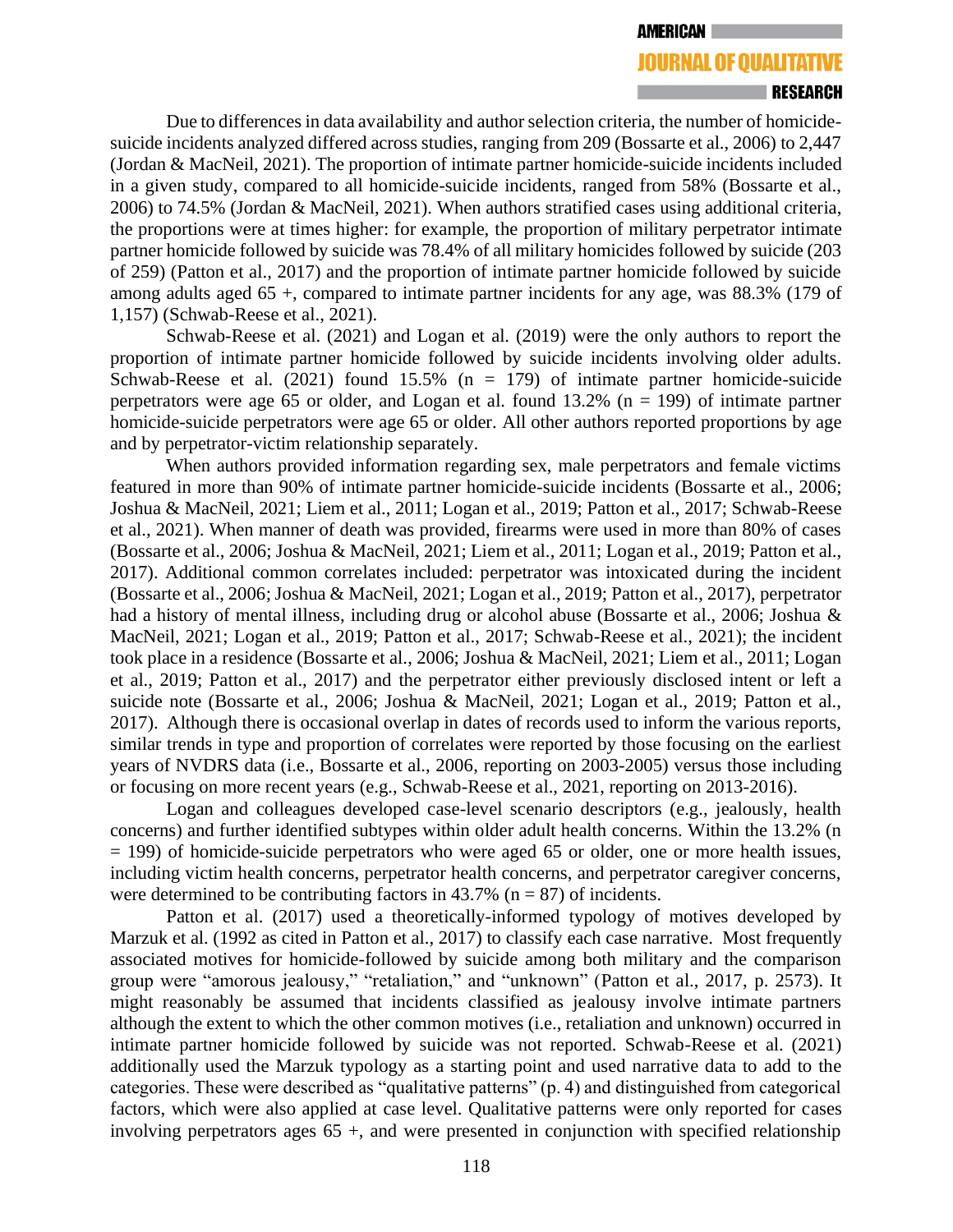categories (i.e., current, terminated, in process of termination) and with an additional category of spousal caregiver situations. The most frequently occurring categorical factors within older adult homicide followed by suicide incidents, identified by Schwab-Reese et al. (2021) included "financial or social stressors" (p. 4), such as mental illness and interpersonal stressors. Key qualitatively identified patterns of co-occurrence in older adult intimate partner homicide followed by suicide included prior history of intimate partner violence and/or substance misuse, which cooccurred in current, terminated, or terminating relationships, and financial or victim and perpetrator health concerns, which co-occurred in caregiver scenarios.

Jordan and MacNeil (2021) used latent class analysis to identify and validate a typology of homicide-suicide incident scenarios. Categories within the typology, presented in order of frequency, included "relational," (includes cases with identified relationship concerns), "distress," (includes other types of concerns such as mental illness, financial, and legal issues) "physical health," "familicide," (applicable when multiple family members were killed), and "indiscriminate/rage" (includes cases where a current/former partner and their lover/new partner were killed, followed by death by suicide of the perpetrator) (pp. e3-e5).

As described previously, several cited authors used unstructured data from case narratives to identify case level scenario descriptions. However, although there are some precedents in published reports based on NVDRS data related to other research topics (e.g., DeBois et al., 2020; Orlins et al., 2021) no cited authors reported results of an open coding process not reliant on an a priori list of codes or categories (Gibbs, 2007). Open coding, where codes are developed from the data themselves has potential to capture additional nuance within contextual case details. Based on previous experience with NVDRS data, we aimed with this research report to approach qualitative analysis with an inductive, exploratory mindset, while additionally employing a deductive process of comparing cases with a previously developed typology.

Our specific aims with this mixed methods analysis were:

- **1.** To qualitatively identify salient themes which characterize intimate partner homicide followed by suicide incidents among older adults, and to use those themes to depict a typical case.
- **2.** To quantitatively identify prevalence and co-occurrence of qualitatively developed themes.
- **3.** To quantitatively compare NVDRS case data with a previously developed typology of case scenarios and other described attributes.

To address the final aim, we chose to use Cohen's (2000a) data-derived typology based on older adult incidents, as an alternative to Mazruk's theoretically driven typology (as cited in Patton et al., 2017) or Jordan and MacNeil's (2021) typology which reflects cases across the lifespan. Along with this, our review of these and other works suggests some overlap between Cohen's classic scheme and newly developed typologies. In the interest of building on prior scholarly works, we believe assessing this typology and refining as needed, is preferable to creation of a new organizational scheme.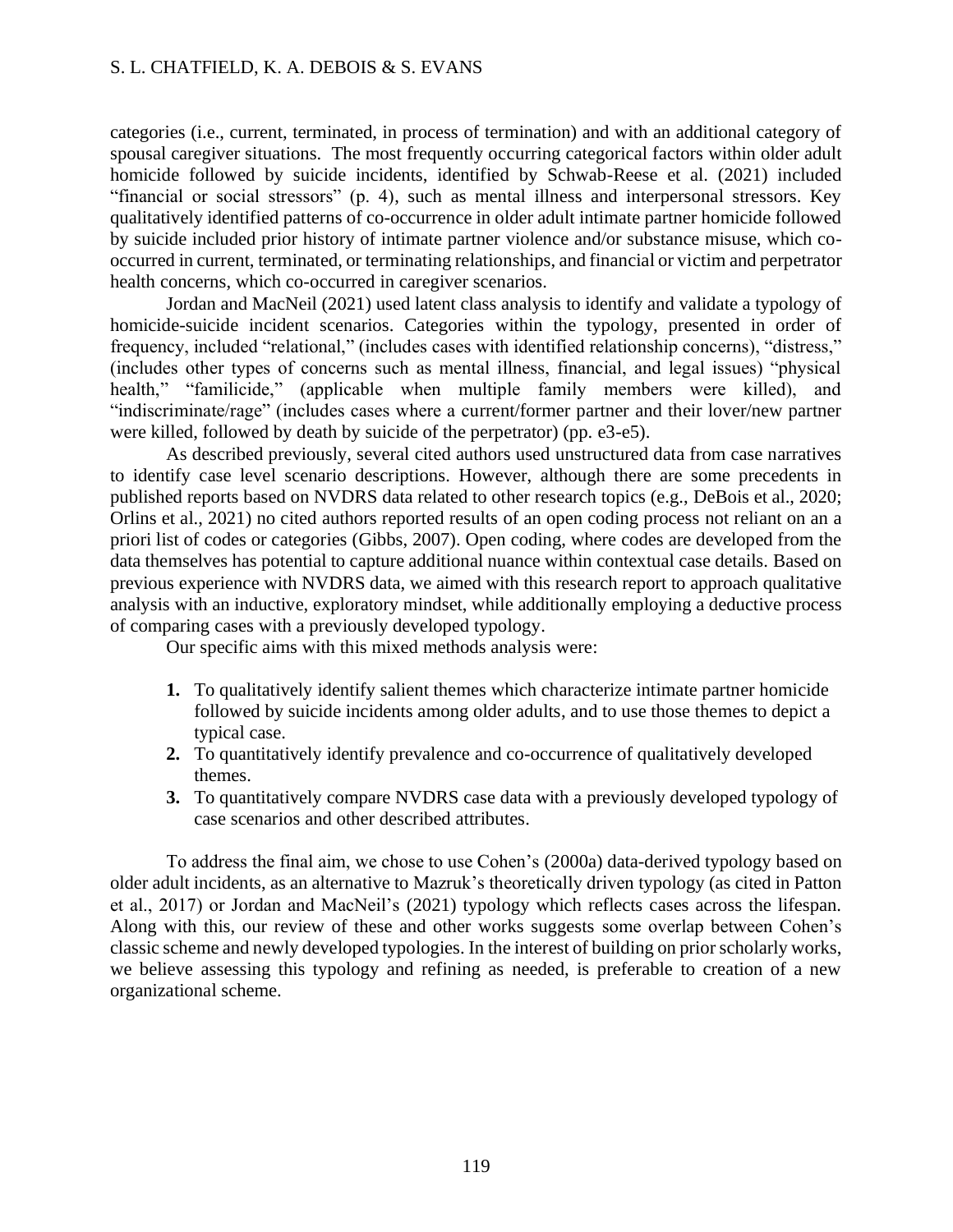## **Methods**

## **Research Design**

For this mixed qualitative and quantitative research study, we considered the qualitative component of the data as the core component. According to Morse and Niehaus (2009), this is most appropriate as we viewed our exploratory/inductive processes as central to the entire study. For the qualitative portion of the data analysis, we were guided by a descriptive approach to qualitative analysis (Sandelowski, 2000), appropriate when researchers plan to use data analysis to describe a phenomenon. Additionally, according to Sandelowski (2000), descriptive analysis may contribute to initial development of a theory grounded in the data. To address the deductive aim of comparing case scenarios from these data with Cohen's (2000a) typology, we employed  $\chi^2$  goodness-of-fit tests. To address our additional, integrated aim of assessing prevalence and co-occurrence of themes, we used the "mixed methods analytical strategy …(of) quantitizing," (Creamer, 2017, p. 107) applied to qualitatively derived themes.

## **Data Source**

Within NVDRS restricted access data, each homicide-suicide partner incident is considered a single case. Law enforcement and medical examiner narrative reports comprise the primary source documents. State level abstractors create summaries of law enforcement and medical examiner report and derive multiple categorical and count data from narrative reports, including demographic information about victims and suspects, possible precipitating factors, and information about incident type. Narrative summaries typically include a general description of the incident, circumstances of discovery of incident, and site details, and may additionally include judicial or legal information, items from media reports, reports from witnesses, relatives or acquaintances, toxicology results, and other current or prior health diagnoses. Regardless of incident specifics, NVDRS categorical variables refer to initial victim as "victim" and the individual who committed the murder followed by his or her own suicide as the "suspect."

For this research, we obtained NVDRS case records for violent deaths among individuals aged 65 and older for report years 2003-2016. We limited our analysis to cases from years 2014- 2016 for several reasons. First the increase in number of reporting states (only four states participated in 2003 versus  $32<sup>2</sup>$  in 2016) provides an increasingly credible case pool. Although these cases cannot be considered population-level data, due to not including all states, they are very nearly population data (see note) for the included states. Therefore, quantitative attributes reflect actual, not projected or estimated details. Along with this, based on our screening of older cases and review of the newest CDC-provided abstractor codebook, we determined that consistency, quality, and degree of detail incorporated into cases had Improved as the dataset expanded. We were additionally motivated to use the newest data available and to minimize overlap with prior research reports based on the earliest data years. At the time we conducted this analysis, 2016 was the newest data year available. Based on our review of prior research, only one published report (Schwab-Reese et al., 2021) included cases from 2016.

<sup>&</sup>lt;sup>2</sup> For 2014, 18 states reported to NVDRS; for 2015, 27 states reported, and for 2016, 32 states reported. Washington, Pennsylvania and Illinois, added in 2016, collected data on 80% or more of all violent deaths in the state per the requirements under which these states were funded.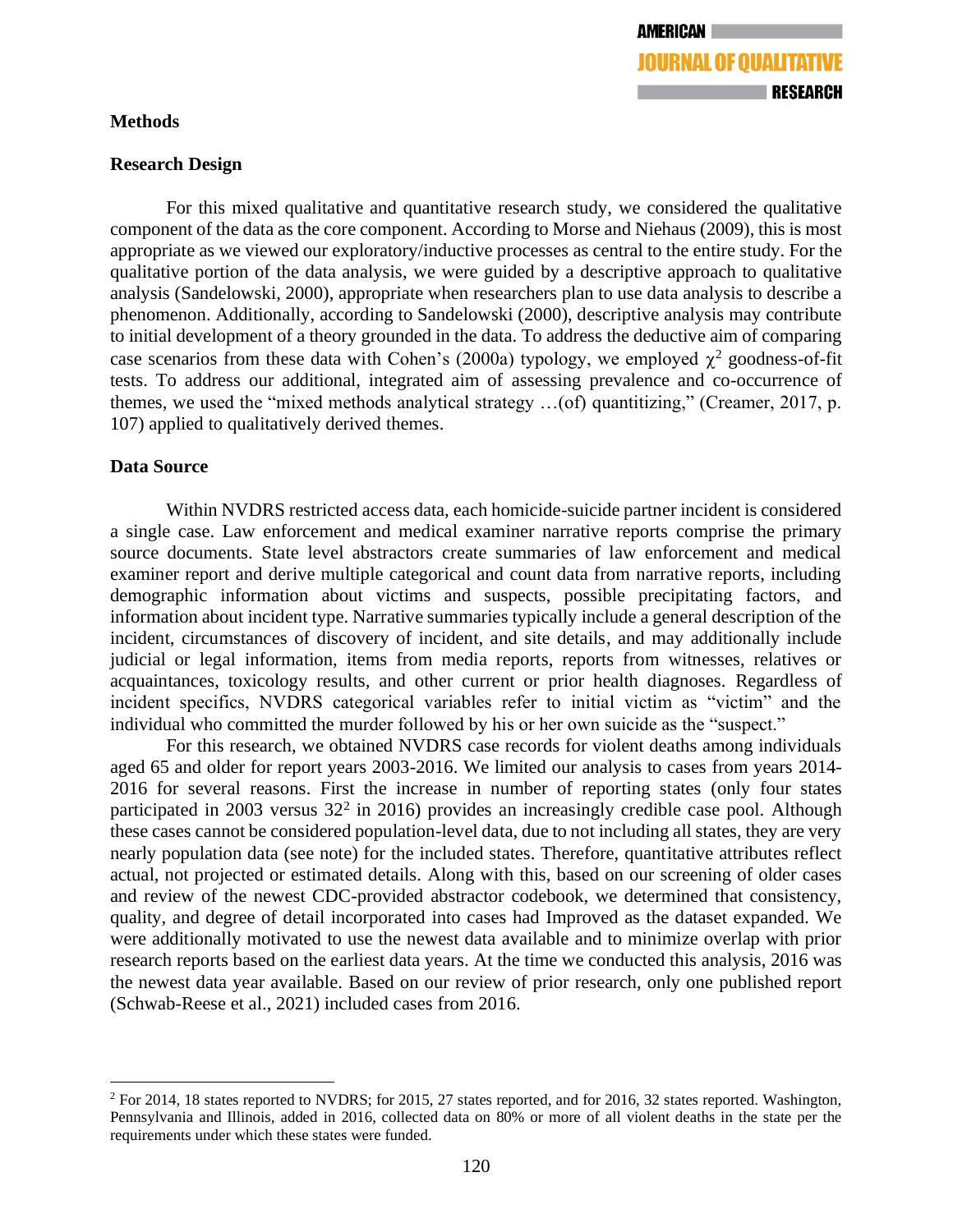#### **Case Selection**

We first identified all cases NVDRS abstractors identified as reflecting intimate partner violence; these included spouse/partner homicide-suicide and other domestic violence incidents. We also reviewed the narratives of all incidents to identify any potentially misclassified cases. We identified a final sample of 121 cases of partner homicide-suicide with victims aged 65 or older. We applied qualitative and quantitative analysis strategies, detailed in the following sections, to condense, describe, and interpret the data corpus.

## **Qualitative Methods**

We divided cases among the authors and independently conducted first cycle open coding (Saldaña, 2013), a process in which an unrestricted number of codes, or summarizing phrases, are derived from the data themselves. Each code was associated with selected excerpts that address the purpose of the research. We considered relevant meaning units as units of analysis and, also described by Chenail (2012), used the comment function of Microsoft Word to associate codes with excerpts. We followed initial coding with a process of clustering first cycle codes into similar groups (pattern coding, see Saldaña, 2013), and then met as a group to refine patterns into themes and subthemes that described variations within each theme. We additionally considered our interpretations of relationships among themes, with the aim of working to develop one or more prototypical cases.

## **Quantitative Methods**

We compiled descriptive statistics to track attributes including demographic and location details, weapon use and type, and presence of suicide pact. We used Cohen's typology to align each case to one of these three categories: domestic violence; dependent/protective; and the third category which included co-dependent relationships and other scenarios. We additionally identified prevalent subcategories within dependent/protective incidents. We compared actual case counts to Cohen's predicted category breakdown using  $\chi^2$  goodness-of-fit tests. All quantitative analyses were conducted with R software (R Core Team, 2018).

#### **Integrating Qualitative and Quantitative Data**

We calculated prevalence and co-occurrence of developed themes within and across cases. We additionally extended development of themes into a graphical, process-based presentation of the prototypical cases, emphasizing relationship among key themes and subthemes, which described common and compelling contextual features. Unlike our qualitative and quantitative analyses, which were guided by established procedures and prior theory, respectively, our integrated analysis of prevalence and co-occurrence reflects an emergent process suggested by the processes and results of our qualitative and quantitative analyses.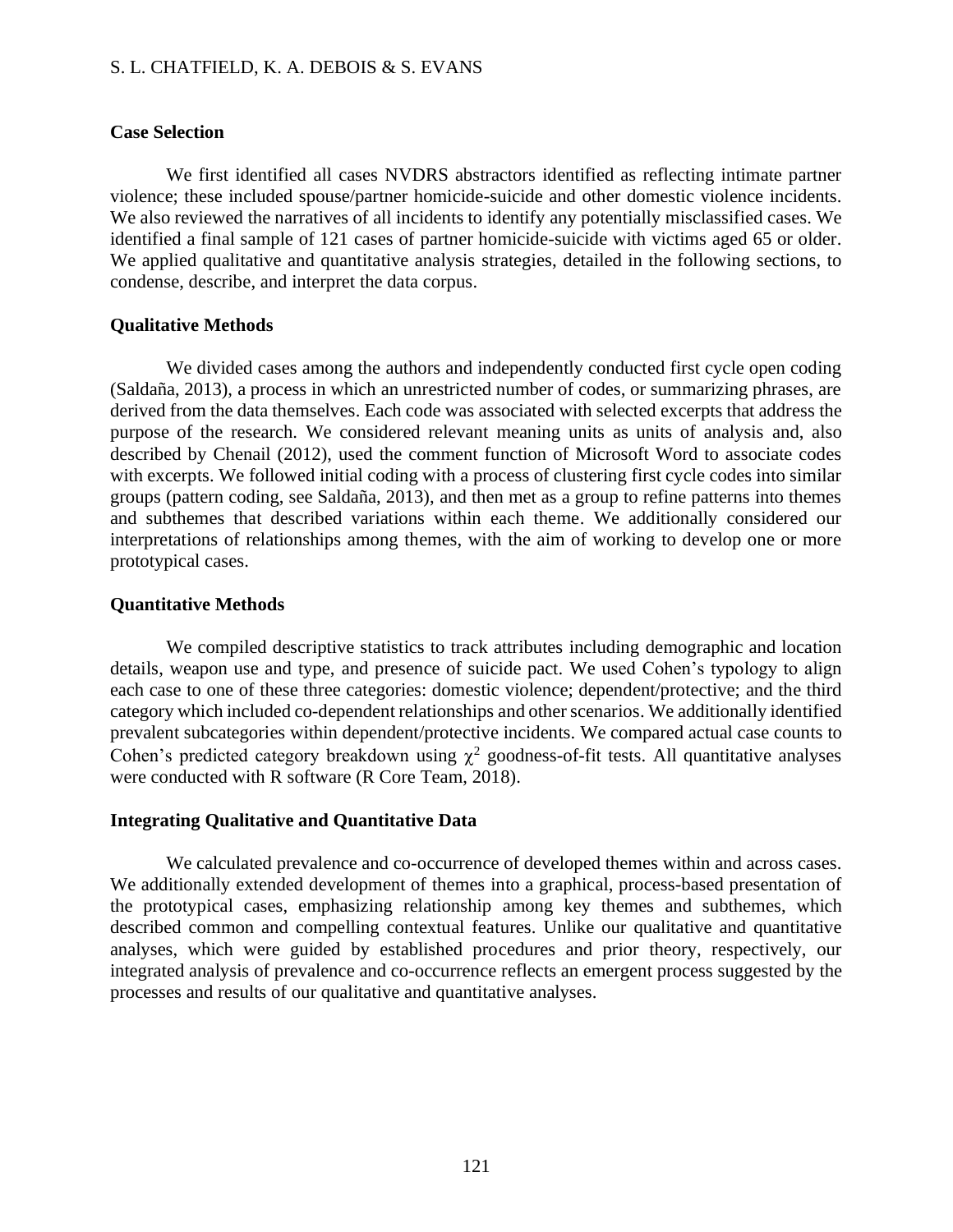## **AMERICAN JOURNAL OF QUALITATIVE EXECUTIVE STATE IN PRESEARCH**

## **Results**

## **Table 1**

Themes, Subthemes, and Excerpts\* with case count\*\*

| Relationship Theme - Subthemes & Representative Excerpts* |                                                                                                                                                                                                                                                                                             |  |
|-----------------------------------------------------------|---------------------------------------------------------------------------------------------------------------------------------------------------------------------------------------------------------------------------------------------------------------------------------------------|--|
| Good vs. Bad ( $n =$<br>40)                               | [VICTIM] and [PERPETRATOR] decided to end their lives together. They had been married since<br>early adulthood and according to family were always affectionate.                                                                                                                            |  |
|                                                           | [VICTIM] had previously sought assistance for domestic violence. After being threatened by<br>[PERPETRATOR] the victim was concerned about her safety but still preferred to return to her<br>home.                                                                                         |  |
| The Traditional<br>Male ( $n = 52$ )                      | "[PERPETRATOR] was frustrated by both his wife's illness and her inability to continue to engage<br>in tasks such as cooking and cleaning.                                                                                                                                                  |  |
|                                                           | Family members described that the [PERPETRATOR] would not let anyone else care for<br>[VICTIM] although he felt he was increasingly unable to cope with her demands.                                                                                                                        |  |
| Projections &<br>Perceptions $(n=33)$                     | [VICTIM] and {PERPETRATOR] had an on-again, off-again relationship. [PERPETRATOR's]<br>former partner insisted that suicide was against [PERPETRATOR'S] religion.                                                                                                                           |  |
|                                                           | According to family members, [PERPETRATOR] was clearly devoted to [VICTIM] and he<br>provided extensive emotional and financial support. His daughter expressed disbelief that<br>[PERPETRATOR] would ever harm [VICTIM].                                                                   |  |
|                                                           | Family members reported their grandparents were fatally injured during a break in. Further<br>investigation revealed that the incident was actually a homicide-suicide.                                                                                                                     |  |
|                                                           | Accumulation of Stressors Theme - Subthemes & Representative Excerpts*                                                                                                                                                                                                                      |  |
| Emergent &<br>Worsening<br>Conditions (n=22)              | After many years of marriage, [VICTIM] was diagnosed with dementia. According to a neighbor,<br>[PERPETRATOR] was also beginning to show signs of dementia.                                                                                                                                 |  |
|                                                           | Both [PERPETRATOR] and [VICTIM] were taking multiple medications. [VICTIM] recently<br>suffered stroke, had difficulty communicating and was unable to ambulate without personal<br>assistance.                                                                                             |  |
| <b>Financial Burdens</b><br>$(n = 11)$                    | In a suicide note, [PERPETRATOR] said he was not able to stay current with financial obligations.<br>He did not want to leave [VICTIM] behind to face financial burdens.                                                                                                                    |  |
|                                                           | [PERPETRATOR] was facing foreclosure of the family home and had complained to friends about<br>his inability to pay for [VICTIM'S] medicine.                                                                                                                                                |  |
| Avoiding<br>Institutionalization<br>$(n=25)$              | [PERPETRATOR] left a lengthy suicide note to explain and apologize for his actions. In the note,<br>he asserted that both he and [VICTIM] were facing the inevitability of moving to a nursing home<br>due to worsening health. He described that he did not want to prolong her suffering. |  |
|                                                           | [PERPETRATOR] previously told a home health aide that he would rather see [VICTIM] die than<br>be placed in a nursing home.                                                                                                                                                                 |  |
|                                                           | Resignation & Preparation Theme - Subthemes & Representative Excerpts*                                                                                                                                                                                                                      |  |
| Expressing<br>Intentions $(n=45)$                         | [VICTIM] has previously expressed desire to explore the alternative of physician-assisted suicide<br>for both herself and [PERPETRATOR] although it is not legally available in their state.                                                                                                |  |
|                                                           | A close friend noted that [PERPETRATOR] appeared increasingly stressed. Some months ago, he<br>stated that he was going to have to kill himself and [VICTIM] if her health got any worse.<br>[PERPETRATOR] repeated this statement recently so the friend told their daughter-in-law.       |  |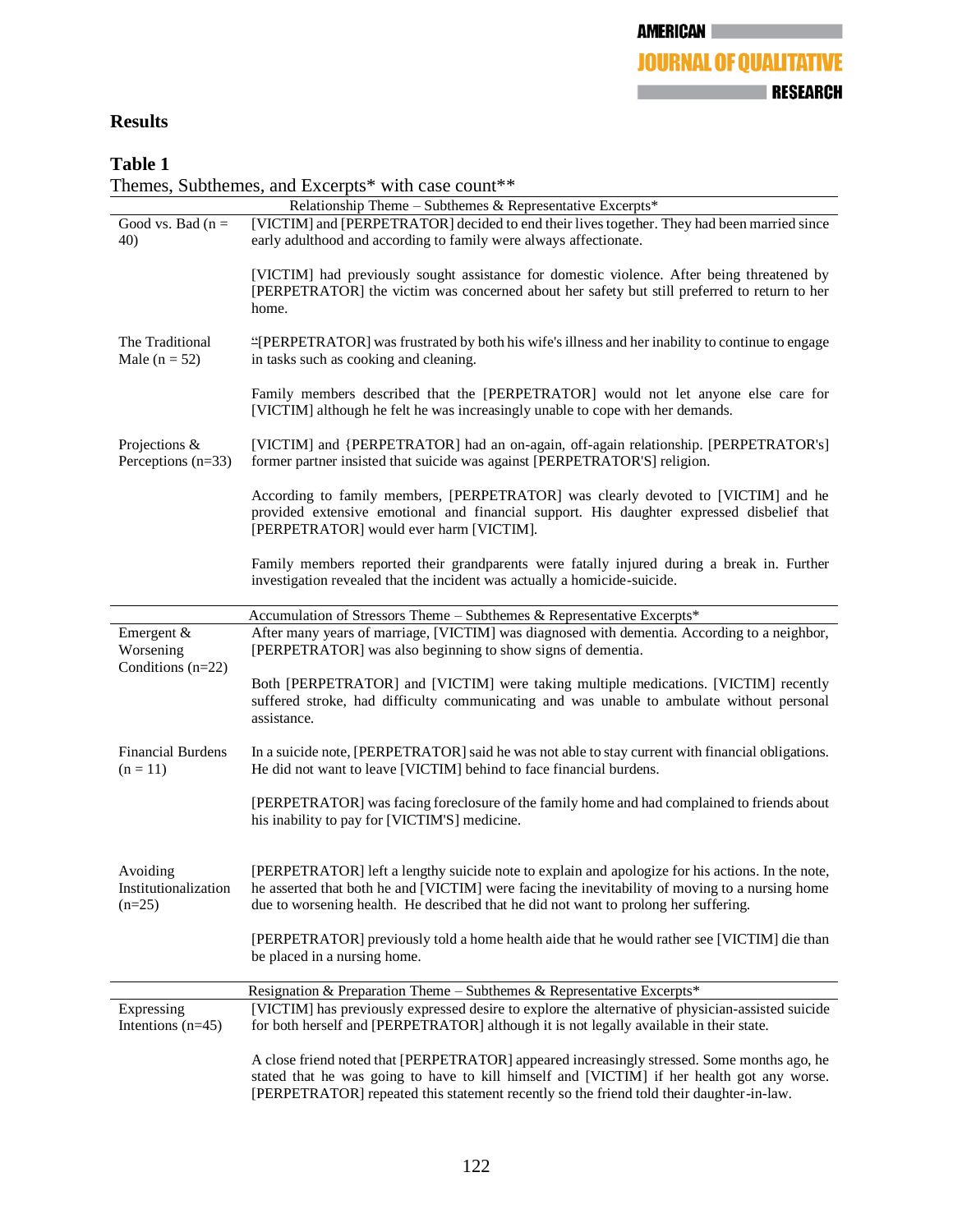|                                                                           | [PERPETRATOR] told his nephew "Sometimes I think we would both be better off dead. I think<br>I need to get a gun."                                                                                                                                                                                                                                     |  |
|---------------------------------------------------------------------------|---------------------------------------------------------------------------------------------------------------------------------------------------------------------------------------------------------------------------------------------------------------------------------------------------------------------------------------------------------|--|
| Obtaining<br>Weapons $(n = 16)$                                           | [PERPETRATOR] had purchased a handgun on [RECENT DATE] and registered it.                                                                                                                                                                                                                                                                               |  |
|                                                                           | "A receipt from a gun store was located which indicated the firearm had been purchased two weeks<br>prior.                                                                                                                                                                                                                                              |  |
|                                                                           | Completion Theme - Subthemes & Representative Excerpts*                                                                                                                                                                                                                                                                                                 |  |
| Guarantee $(n=15)$                                                        | [PERPETRATOR] shot his wife 10 times, using two different firearms.                                                                                                                                                                                                                                                                                     |  |
| Mercy $(n=35)$                                                            | The police searched the house and found [VICTIM] in the basement. [VICTIM] had been beaten<br>with a metal baseball bat and dismembered with a chainsaw.                                                                                                                                                                                                |  |
|                                                                           | The neighbor who made discovery stated that the [VICTIM]'s body was arranged in a "respectful"<br>way, with some possessions, including jewelry, nearby and the couple's wedding photo placed on<br>a nightstand.                                                                                                                                       |  |
|                                                                           | [PERPETRATOR] left a note stating that the homicide-suicide was discussed and planned a few<br>years ago, when [VICTIM'S] health began to decline. In the note, he stated that he gave [VICTIM]<br>ample medication to ensure she would sleep through the incident.                                                                                     |  |
|                                                                           | Cleaning Up Theme-Subthemes & Representative Excerpts*                                                                                                                                                                                                                                                                                                  |  |
| Burdens &                                                                 | [PERPETRATOR] was found shot in bed, with [PETS] in bed with him, also shot.                                                                                                                                                                                                                                                                            |  |
| Responsibilities<br>$(n=28)$                                              | The family report that they believe [PERPETRATOR] killed [VICTIM] and [ADULT CHILD<br>WITH DISABILITYD] due to [VICTIM] experiencing worsening of her cancer, [ADULT CHILD<br>WITH DISABILITY] being incapable of living without fulltime care, and [PERPETRATOR] not<br>wanting to force his children and grandchildren to care for them.              |  |
|                                                                           | A handwritten note was located at the scene in which [PERPETRATOR] stated he "had no more<br>left to give" and left instructions for his niece. Information showing a receipt for a pre-paid funeral<br>was included                                                                                                                                    |  |
| Notifying Third<br>Party $(n=24)$<br>Explanations &<br>Apologies $(n=21)$ | [PERPETRATOR] called 911 and stated that there had been a homicide. The dispatcher asked for<br>more details. There was no response but there was a loud noise. It appears that [PERPETRATOR]<br>had killed [VICTIM] before the call and killed himself while on the 911 call.                                                                          |  |
|                                                                           | On the day of the incident, [PERPETRATOR] texted friends and family members with a request<br>for forgiveness. Shortly prior, he had provided insurance policy and investment information with<br>family. [PERPETRATOR] then told the caretaker he had shot [VICTIM]. While the caretaker went<br>to look, [PERPETRATOR] went outside and shot himself. |  |
|                                                                           | [PERPETRATOR] left a suicide note describing the difficulty of caring for [VICTIM], apologized<br>to family, and left directions regarding financial matters                                                                                                                                                                                            |  |
|                                                                           | A jointly written note stated that the spouses were sorry. It also stated that the wife was too ill to<br>write anything, but cannot continue to live with the pain.                                                                                                                                                                                    |  |

\*to protect confidentiality, included excerpts have been modified to reflect composite cases \*\*counts refer to number of cases which included excerpts contributing to each theme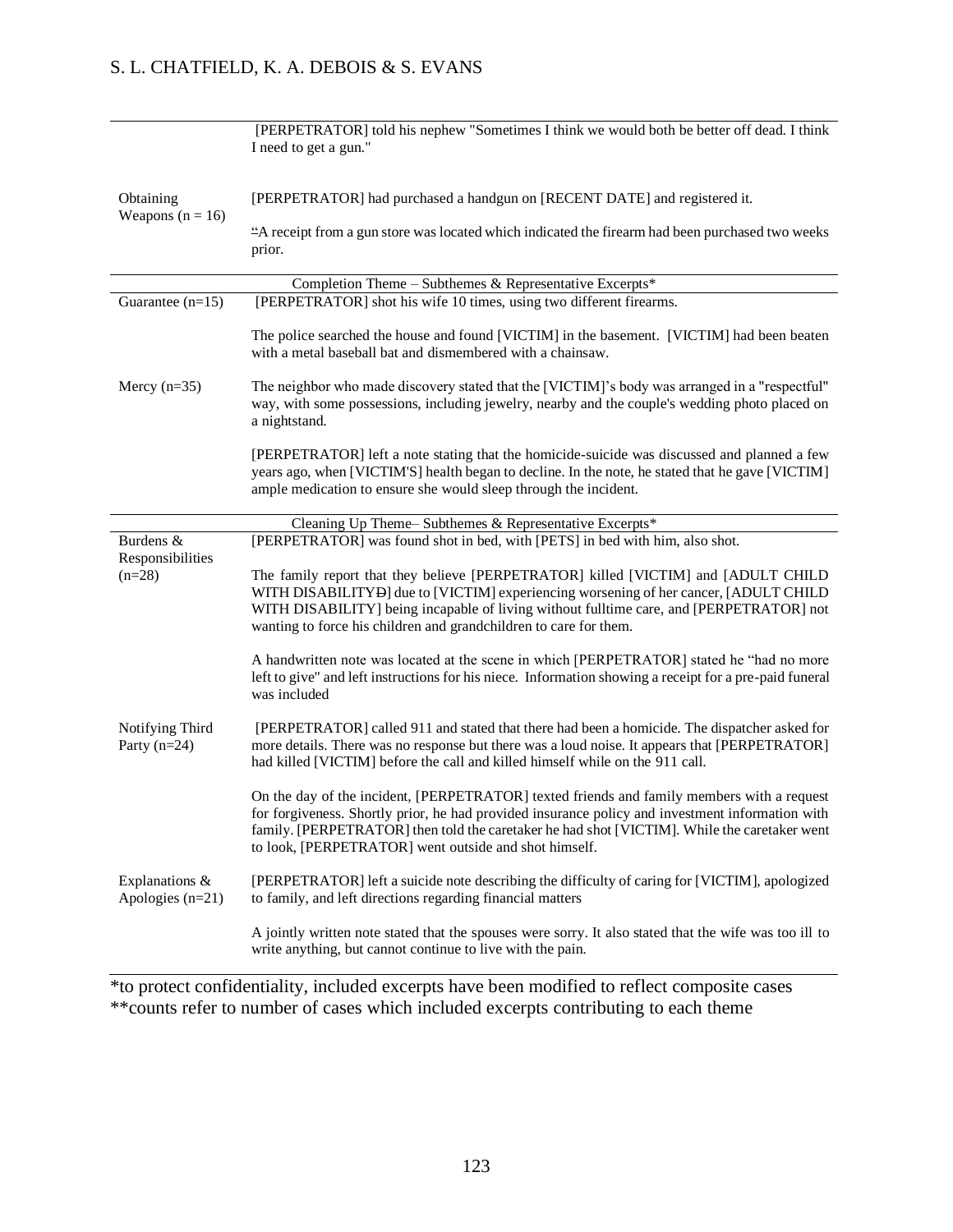## **Qualitative results**

The results of our qualitative analysis revealed five main themes which occurred within cases: *Relationship, Accumulation of Stressors, Resignation & Preparation, Completion,* and *Cleaning Up.* Table 1 includes themes, subthemes with count of cases which include relevant excerpts, and representative excerpts. All excerpts reflect composite cases, to protect individuals' confidentiality.

## *Relationship*

The relationship between the victim and the perpetrator was described throughout the data, typically presented as an effort to provide context for the motives of the perpetrator. We identified three sub-themes: *good vs. bad, the traditional male, and projections & perceptions. Good vs. bad*  relates to the dichotomous nature of the types of relationships described. In most cases, the victims had long and reportedly happy marriages, while others had both hearsay and documented histories of domestic abuse. The latter is characterized by the homicide-suicide as an escalation of a pattern of abuse and paranoia from the perpetrator. The former is characterized by a perpetrator who has demonstrated compassion and love for his partner but recognizes that he can no longer provide the care she needs.

The next subtheme is *the traditional male,* reflecting a pattern of traditionally masculine values in the narratives that we identified as relevant to the decision-making process surrounding the homicide-suicide. Male caregivers struggled with the shift in roles and were described as overwhelmed. There was a described sense that it is the male's duty to care for his wife, and if he is not capable, he should not place that burden elsewhere. This logically leads to the decision to commit the homicide. Further, the man he must then commit suicide, because in a traditional relationship, the man and woman should "be together."

The subtheme *projections & perceptions* represents the surprise expressed by family and friends following the homicide-suicide. Although some perpetrators had specifically stated that they would commit the homicide-suicide, family and friends were shocked, reporting that they believed the couple to be happy and stable, that the perpetrator would "never" commit homicidesuicide. In some instances, this manifested as disbelief that the homicide-suicide was not in fact a double murder perpetrated by an unknown third party, such as an intruder.

## *Accumulation of Stressors*

The couples described in these narratives experienced a variety of stressors that were often indicated to be the impetus for the homicide-suicide event. In nearly all cases the stressors accumulated over time and were perceived as likely to intensify rather than diminish, which caused a sense of hopelessness and desperation in either the perpetrator, the victim, or both. Within this theme, we identified three sub-themes: *emergent and worsening conditions, financial burdens, and avoiding institutionalization*.

The first subtheme, *emergent and worsening conditions,* is representative of the multiple, chronic, and often unmanageable health conditions suffered by both victims and perpetrators alike. Such conditions were often terminal diagnoses, such as cancer, or those for which there is no effective treatment, such as dementia or chronic pain. *Financial burdens* were commonly the result of these health conditions, wherein the couples had spent their savings to manage the care of one or both parties and were facing increasing financial pressures. In other cases, the financial pressures were non-medical, such as gambling losses, tax-audits, and business losses. The final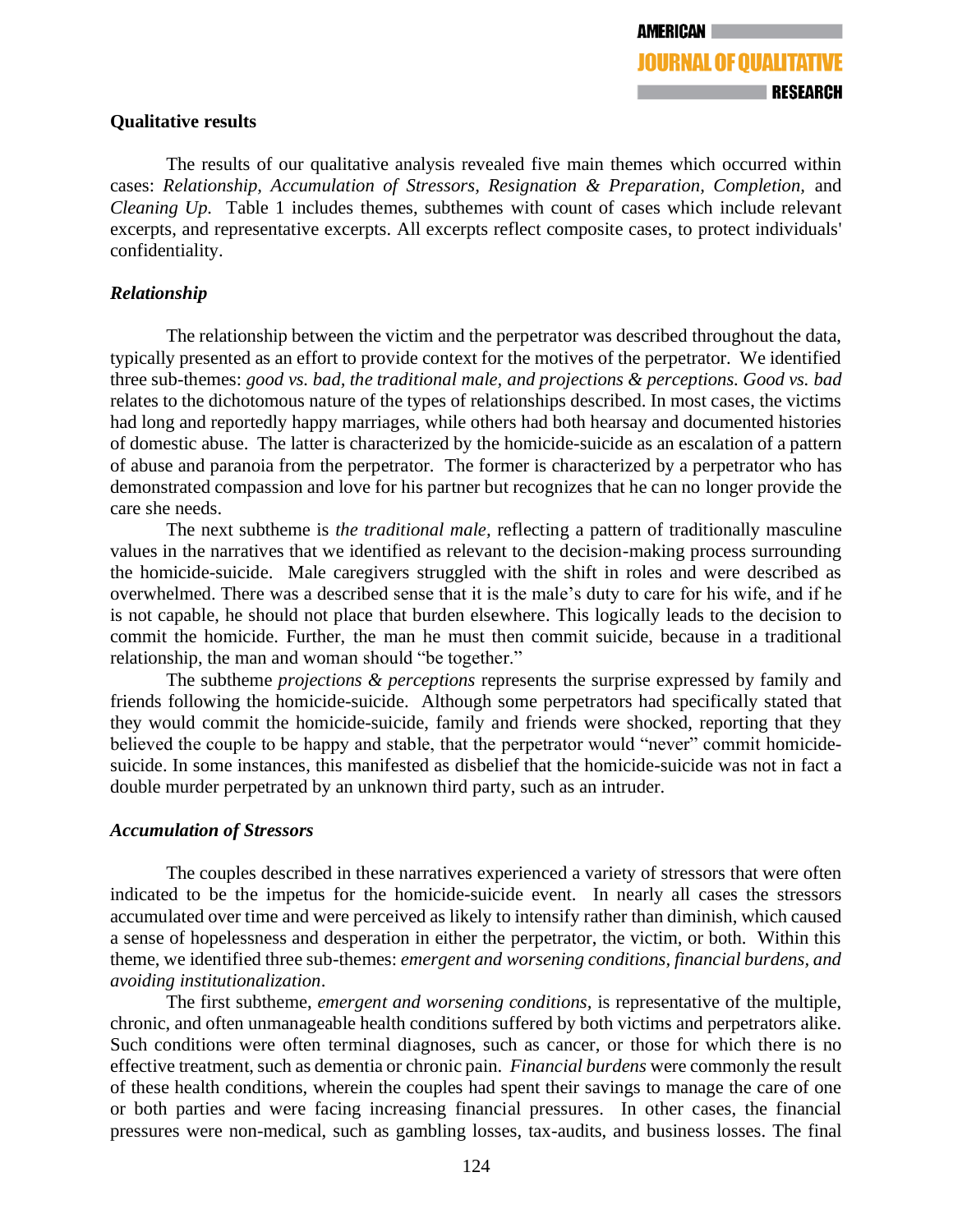sub-theme, *avoiding institutionalization,* in some instances was influenced by *emergent and worsening conditions* and *financial burdens.* The narrative reports indicated that the perpetrators, and occasionally the victims, were aware that they could no longer provide the necessary level of care to their partners but did not want to enter a skilled-nursing facility. This response most often was associated with unwillingness to admit residential care was appropriate although in some instances, financial concerns were also present.

#### *Resignation and Preparation*

At some point, the perpetrator makes a decision to carry out the homicide-suicide and begins to make preparations. We identified this decision as illustrating resignation: the perpetrator sees no alternative. In most cases, the perpetrator did not complete the homicide-suicide on impulse, but rather made the necessary arrangements. Included in this theme are two sub-themes: *expressing intentions* and *obtaining weapons.* Throughout the data, family and friends of the couple often reported that the perpetrator had made explicit statements about intent to commit homicidesuicide, in some cases to health care professionals. These statements ranged from off-hand, general comments about ending their lives, to specific remarks about how and why they would complete the homicide-suicide. In addition, *obtaining weapons* refers to the frequent mention of newly purchased, borrowed, or stolen weapons. Perpetrators overwhelmingly used firearms to complete the homicide-suicide, perhaps owing to their relative frailty in limiting their physical capacity to commit homicide-suicide by other means.

#### *Completion*

Specific to the completion of the homicide-suicide, we identified two sub-themes: *guarantee* and *mercy.* As stated previously, perpetrators typically used firearms to commit the homicide-suicide, but often took precautions to ensure that it would be successful. This sub-theme, *guarantee,* relates to the nature of the methods used to complete the homicide-suicide, such as multiple gunshots to the head, close-range gunshots, and gunshots to multiple parts of the body. In cases where firearms were not used, "backup" methods were utilized or prepared, such as smothering followed by stabbing or multiple sources of carbon monoxide. *Mercy* describes the care that perpetrators used to ensure quick and painless deaths, and the gentle way that they handled the bodies following the homicides. In several cases, victims were killed in their sleep, occasionally having been drugged prior.

#### *Cleaning Up*

Our final theme relates to the steps taken by the perpetrator, and occasionally the victim, to ensure that they are not leaving behind any confusion or additional difficulties. We identified three sub-themes: *burdens & responsibilities, notifying a third party, and explanations & apologies. Burdens & responsibilities* addresses the efforts made by the perpetrator to reduce the burden on their loved ones left behind. In some cases, the perpetrator provided important paperwork, passwords, and instructions. Some, however, went so far as to include pets in the homicide-suicide, and three cases involved the homicide of a dependent child. *Notifying a third-party* addresses the common practice of alerting authorities, family or friends about the homicide-suicide during its completion. Some alerted the third-party prior to both the homicide-suicide, but most waited until after they had committed the homicide and made a phone call stating what they had done and what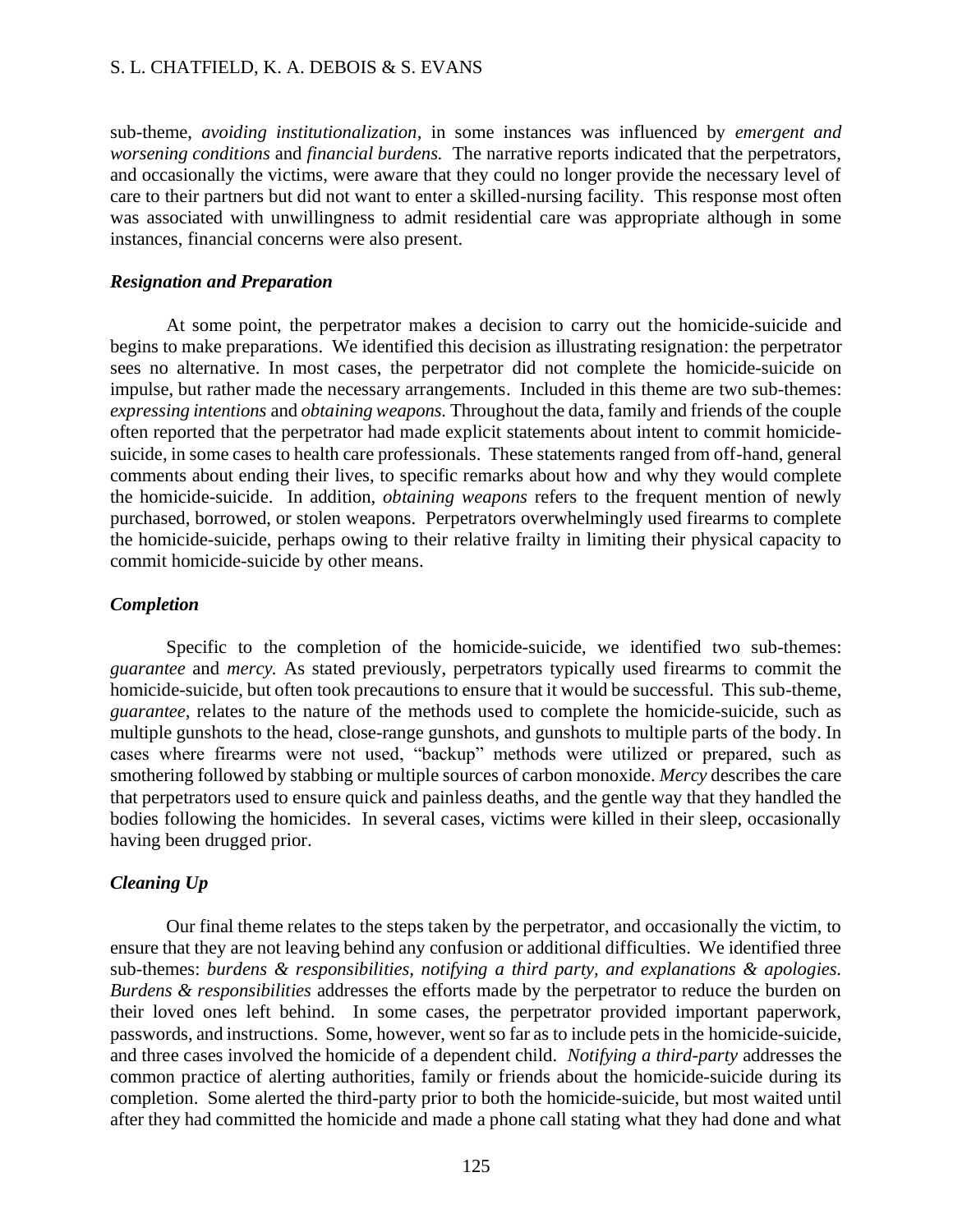#### **AMERICAN**

## **JOURNAL OF OUALITATIVE**

## **∣RESEARCH**

they intended to do. It is evident that the perpetrators want to take responsibility for the homicidesuicide. Finally, *explanations & apologies* relates to the various notes, phone calls, and letters that the perpetrators, and sometimes victims, leave behind for family and friends. These messages often explain why they believe homicide-suicide was their only option, and typically included apologies.

## *Figure 1*





## *Integrating the Themes*

We expanded our interpretation of the theme structure to suggest the initial development of a theory to describe these cases, depicted graphically in Figure 1. Based on our analysis and discussions throughout the process, we identified key, prevalent subthemes which represent interrelated factors, which, in turn describe a process. Figure 1 depicts links between the key subthemes in each category which illustrate the aspects of the prototypical case, central to this theory.

To quantitatively triangulate or verify this qualitative interpretation, we re-reviewed the narratives and determined the precise extent to which these five key subthemes from our prototypical case occurred and co-occurred within cases. We found 21 cases in which one key subtheme was presented; 57 in which two to four subthemes occurred; all five occurred in a single case. The most commonly occurring theme across 121 cases was *the traditional male* (52 cases), followed by *Expressing intentions* (45 cases). We next considered how themes co-occurred. The most common co-occurrence was *the traditional male* and *expressing intentions* (31 cooccurrences), followed by *the traditional male* and *mercy* (21 co-occurrences).

In 42 cases, we identified none of the key subthemes. Additional review indicated that these 42 included 17 for which we categorized reason as "intimate partner violence," and others we categorized reason as "other/unknown," including 16 cases that lacked adequate detail for nuanced qualitative analysis, and nine cases where the incident was associated with mental illness (e.g., diagnosed bi-polar disorder) or cognitive decline (e.g., diagnosed or suggested dementia).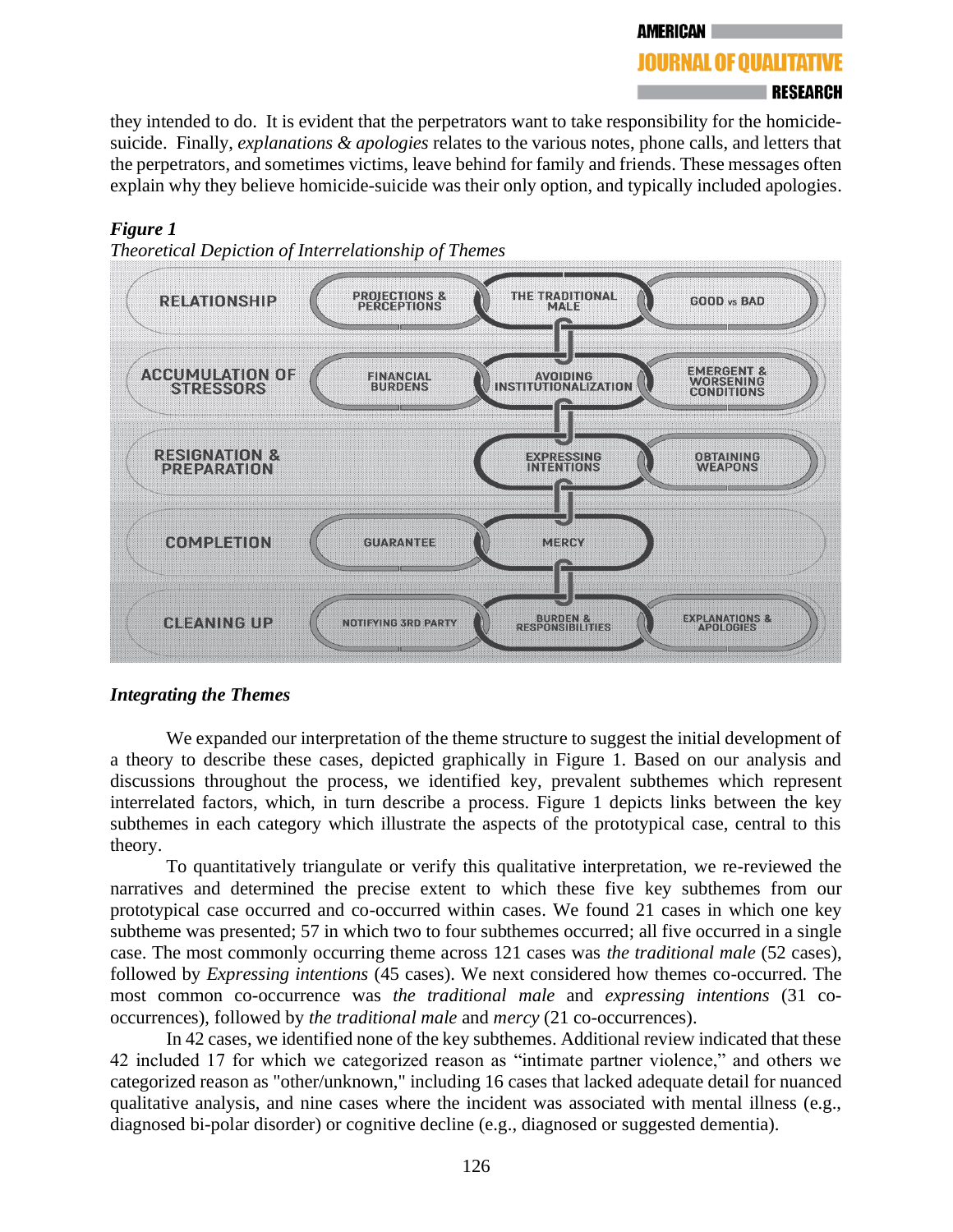#### **Table 2**

*Homicide-Suicide Case Attributes* 

| Attribute                       | # of cases $(\% )$ |
|---------------------------------|--------------------|
| Firearm used                    |                    |
| $(n = 121)$                     | 107 (88.4)         |
| Type of firearm                 |                    |
| $(n = 107)$                     |                    |
| Handgun                         | 53 (49.5)          |
| Shotgun                         | 10(9.3)            |
| Rifle                           | 2(1.9)             |
| Multiple firearms               | 1(0.93)            |
| Firearm not described           | 41 (38.3)          |
| <b>Suicide Pacts</b>            |                    |
| $(n = 121)$                     |                    |
| No Suicide Pact ( $n = 106$ )   |                    |
| Male suspect no pact            | 99 (81.8)          |
| Female suspect no pact          | 5(4.1)             |
| Same sex (male) no pact         | 2(1.7)             |
| Suicide Pact $(n = 15)$         |                    |
| Male suspect with pact          | 14 (11.6)          |
| Female suspect with pact        | 1(0.8)             |
| Cohen Typology $(n = 121)$      |                    |
| Dependent/protective            | 59 (48.8)          |
| Declining health                | 26(21.5)           |
| Caretaker stress                | 17(14.1)           |
| Financial concerns              | 10(8.3)            |
| Inability to live independently | 4(3.3)             |
| Family concerns or conflicts    | 2(1.7)             |
| Intimate partner violence       | 17(14.1)           |
| Co-dependent and other          | 45 (37.2)          |

#### **Quantitative Results**

Homicide-followed-by-suicide incidents almost always occurred in or near the family residence. Men were the perpetrator in 116 of 121 incidents, with only two cases involving male same sex couples. Mean age of victims was 74.4; mean age of suspects was 75.6. Most individuals (110 victims; 107 suspects) were identified as White, non-Hispanic. Incidents occurred in 28 US states. The states with the greatest number of incidents were in the southeastern US and included Georgia and North Carolina, with 9 each, and Virginia with 8. We identified additional descriptors including those often assessed in prior research including: firearm used; type of firearm; suicide pact and sex of suspect. Case attributes and frequencies are contained in Table 2.

As described previously, Cohen (2000) developed a typology and provided estimated proportions of cases by type. Her estimates include that 30% of older adult homicide-suicide incidents were associated with domestic violence and 50% of incidents were associated with dependent/protective incidents also involving illness of one or more partners. According to Cohen, the remaining 20% include a variety of circumstances, including complex co-dependent relationships. To assess typology fit with these data, we used a  $\chi^2$  goodness-of-fit test and the proportions 30/50/20. We identified 17 incidents of intimate partner violence, 59 dependent/protective incidents, comprising 5 subcategories (see Table 2) and a remaining 45 cases that we designated as co-dependent or other circumstances.

The expected specific frequencies for a 30/50/20 proportionate split based on 121 cases are 36/61/24, and our actual breakdown was 17/59/45. The results of the  $\chi^2$  test were significant ( $\chi^2$ )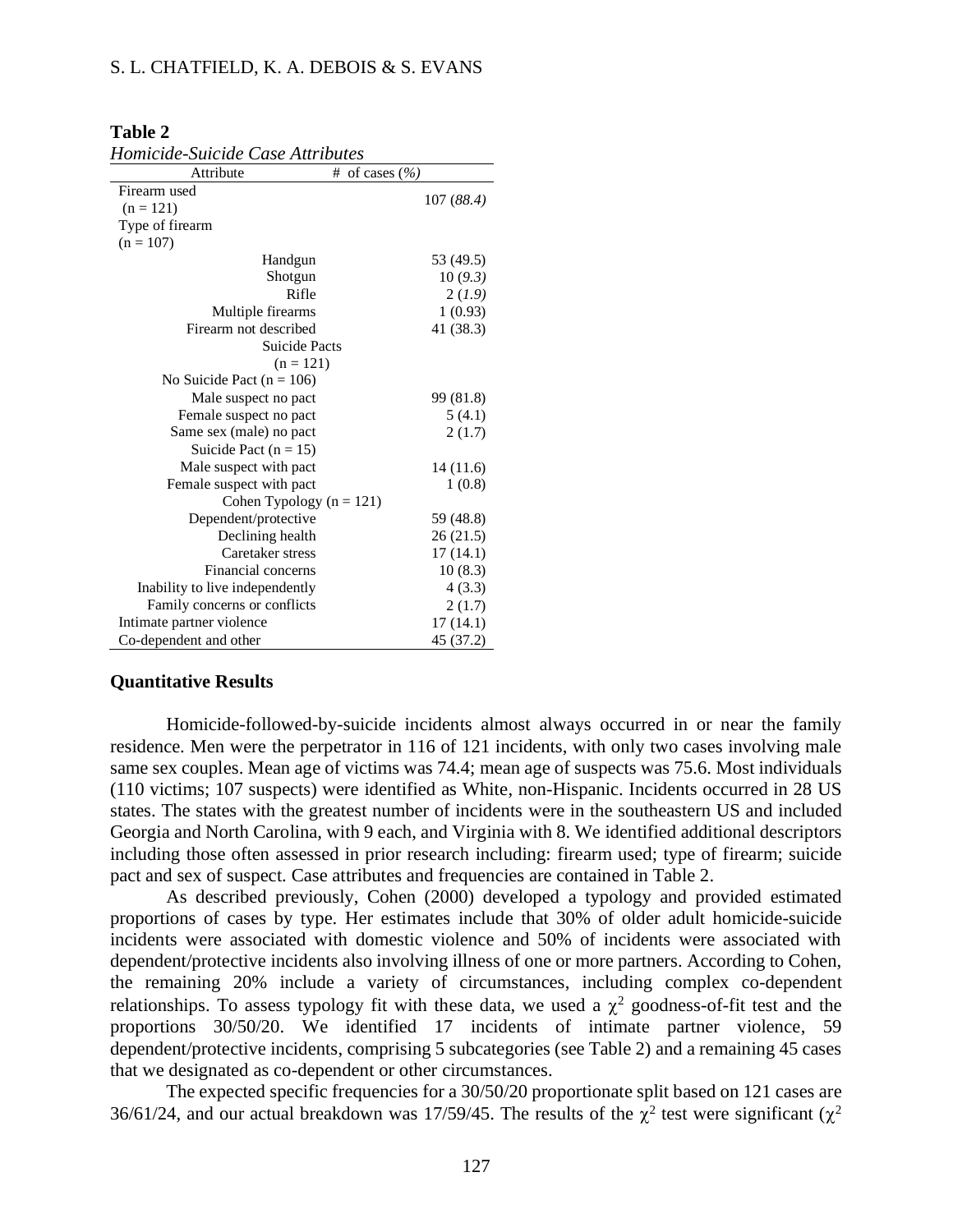**JOURNAL OF QUALITATIVE** RESEARCH

 $=28.176$ ; df = 2; p<0.0001) suggesting our breakdown was not consistent with Cohen's (2000) observations. We identified fewer partner violence incidents although we classified more cases other/unknown. The number of incidents we classified as dependent/protective was very close to Cohen's estimated frequency (59 actual versus 61 expected).

#### **Discussion**

For this report, we conduced and presented results from a novel mixed qualitative and quantitative secondary data analysis of a national dataset to provide insights into the important and potentially growing public health concern of homicide-followed-by-suicide among aging adults. The results of our descriptive statistical analysis support prior research that suggests male suspects, female victims, White race, and use of firearms generally characterize homicide-suicide partner incidents among older adults in the US. We found minimal evidence of suicide pacts or agreements and substantial support for unilateral decision-making by the male partner. In multiple instances, the male partner engaged in additional efforts to put things in order including organizing wills and paperwork, documenting funeral preferences, executing pets, and, in a small number of extreme cases, committing homicide of dependents, such as adult children with disabilities.

In this dataset that includes cases that reflect 2014-2016 incidents across 32 states, we found support for Cohen's typology from 2000 that suggested 50% of older adult homicide-suicide incidents occur in dominant protective relationships. While we found a smaller proportion than Cohen asserted of domestic-violence related homicide-suicide (14% versus the predicted 30%), we found a larger than predicted number of cases that we classified as unknown/other, so it is possible that our data did not fully capture partner violence-related issues, especially in instances in which there was no legal history of domestic violence within the couple. Cohen's subtypes, although intended to apply to homicide-suicide, are similar to Johnson's (2008) typology of general intimate partner violence. Johnson categorized "intimate terrorism" – similar to Cohen's first category, "violent resistance," "situational couple violence" and "mutual violent resistance" – similar to Cohen's third category. Johnson incorporates an additional category, "violent resistance," in which partner-initiated violence is countered by both violence and control by the other partner (pg. 6), that has no direct parallel with Cohen's work.

Our findings that were consistent with Cohen's assertion that 50% of cases fall under the dependent/protective category suggest that these incidents continue to be concerning, and may present the most potential for future intervention efforts. Unlike the other categories which describe patterns of partner violence or co-dependent relationships, dependent/protective incidents typically follow emergent circumstances. This is made more complicated by the potential for one circumstance, e.g., sudden injury or diagnosis of serious disease, to be the precipitating event, or men's decisions to commit homicide and die by suicide may reflect a cumulative series of health, personal, financial, and other concerns. What we did identify as an important factor, illustrated by being the most common theme throughout the data, was the notion of "the traditional male." This idea plays a prominent role, supplemented by other prevalent subthemes, in our integration of themes to form a prototypical case.

In our depicted prototypical case, the male partner has expressed or demonstrated the belief that he is responsible for himself and his female spouse (subtheme: *The traditional male*). Among the stressors that occur, long term care may present the greatest threat to the male partner's traditional role because moving to any type of supported living circumstance potentially results in not only sacrificing responsibility for caretaking but also perceived loss of control over the partnership (subtheme: *Avoiding institutionalization*). Facing threat of institutionalization rather than independent living, male partners may begin to speculate regarding preferred alternatives that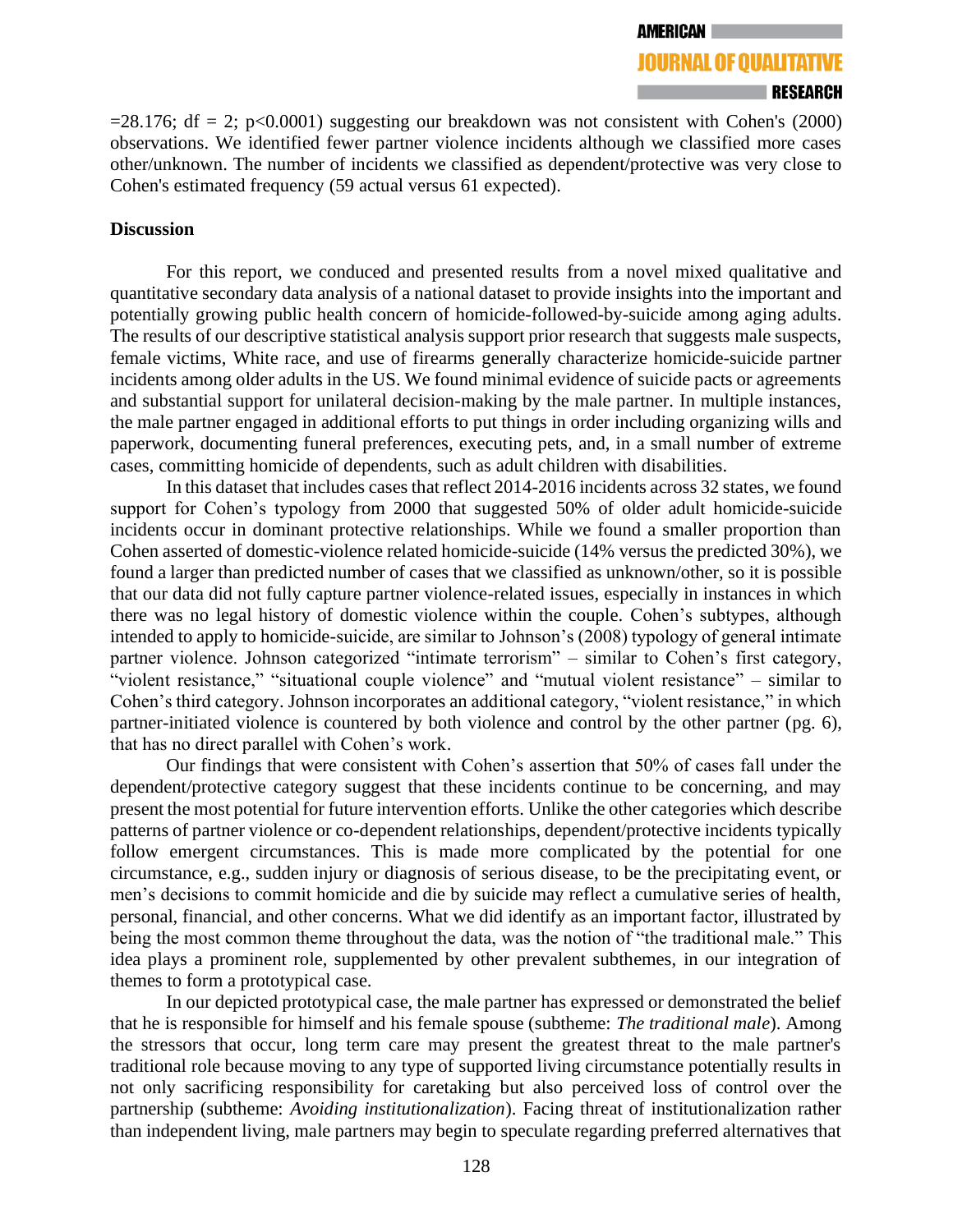include homicide-suicide and share these thoughts (subtheme: *Expressing intentions*). These intentions are often shared with neighbors or family members but not necessarily with partners. After the incident, final signs of respect, that may also be perceived as continuation of efforts to control or take responsibility, include taking care to ensure a less uncomfortable death (subtheme: *Mercy*), and trying to minimize the practical difficulties and assist with decision-making processes of loved ones, such as children, left behind (subtheme: *Burdens & responsibilities*). This final subtheme can also be seen a variant on the traditional male role; i.e., retaining a dominant parental role in addition to the primary partner role.

Our analysis of these data suggests that men's "traditional male" roles in relationships encompassed perceived responsibility for, care-taking of, and decision-making on behalf of female partners, up to and including the decision to end life. We also found support for Calasanti and King's (2007) assertion that men varied in their ability to manage caretaker stress to the extent that we specifically identified *caretaker stress* among reason categories. The conflict between perceived societal role responsibility to be a caretaker, and personal inability to manage the stress may contribute to what eventually is perceived to be an unmanageable situation for some men. Therefore, whether the precipitating event is a single diagnosis or a combination of health and other stressors, our analyses of these data suggest that men who interpret their role in what we define as a traditional way may be at increased risk to the tendency to unilaterally decide on both the course of action, and when to engage in the course of action.

Based on our findings and development of a typical case, we suggest that healthcare providers, programmers, and others who provide care for or interact with aging adults be attuned to the series of contextual features we identified. These include relationships in which the male partner communicates, describes, or refers to perceived responsibility for both partners. When this is followed by potentially precipitating circumstances including health concerns that indicate need for institutionalization, changes in living that may compromise independence (e.g., moving in with younger family members), or financial concerns, this may suggest a high-risk context. The relative frequency with which we identified the theme *expressing intentions* and its regular co-occurrence with the theme *the traditional male,* suggests that men are often talking to someone, in some way about the possibility of partner homicide followed by death by suicide. We suggest providers and family members should be attuned to these remarks, even when offered in an offhand way, as they might signify the beginnings of a planning process. Other warning signs may include frustration with caretaking and recent firearm purchases. While these may seem self-evident, it is clear to us after reading these narratives that family members, friends, neighbors, and caretakers are typically surprised by homicide-suicide in couples who have not exhibited conflict or signs of partner violence. Clearly, although dependent/protective incidents appear to comprise the majority of incidents, obvious, ongoing partner violence, which is present in a minority of cases, is more likely to be recognized as a risk factor.

A primary limitation of this work is a reliance on third-party accounts of the nature of the victim and suspect relationship, their physical and mental health, and other variables pertinent to and preceding the homicide-suicide event. Owing to the nature of the original data sources (law enforcement reports and medical examiner reports) and the incident itself (no survivors), direct accounts of the precipitating circumstances are not typically available. However, given the many commonalities between our findings and the previous literature, we assert that these reports are likely to accurately represent the events as they occurred. Another strength of this data source is relative consistency in level of and type of details gathered.

To our knowledge, this report is the first to describe homicide-suicide events among intimate partners utilizing NVDRS data and illustrates the value of secondary analysis to add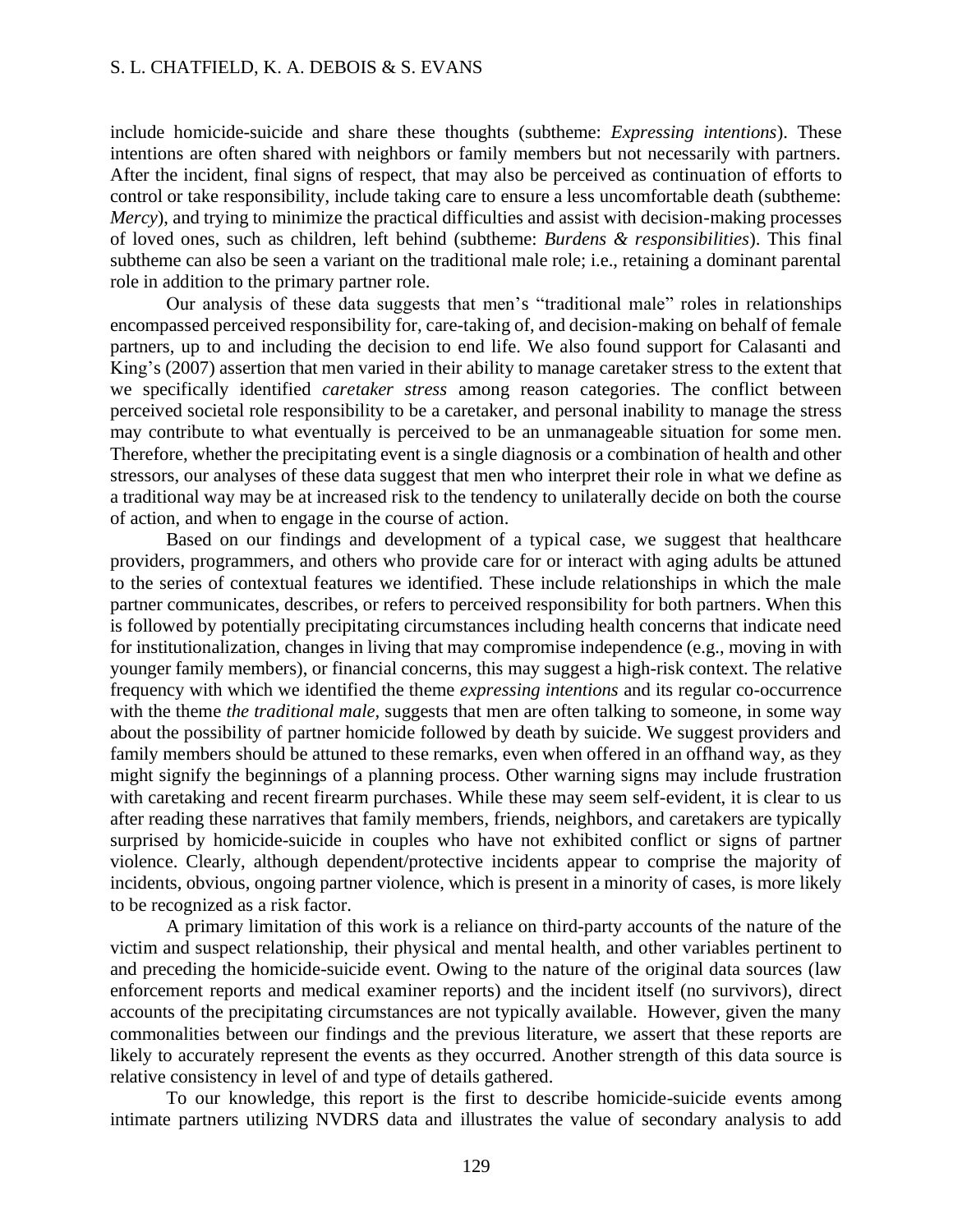## **JOURNAL OF QUALITATIVE**

#### RESEARCH

insight and understanding to an issue that is of interest to public health, aging, and violence prevention researchers and programmers. This dataset provides scholars with the ability to access comprehensive presented details of many incidents throughout multiple regions of the US, a particular strength of this work, as homicide-suicide research commonly relies upon partial or incomplete reports of events (Rouchy et al., 2020). We also demonstrated applications of basic analysis strategies, including open coding and descriptive statistical analysis along with a novel integration strategy in which we used outcomes of open coding to develop and quantitatively consider a process that describes a typical case. We believe this shows that secondary mixed methods analyses might result in findings that are both credible and compelling. Inspired researchers may find many additional creative ways to conduct secondary analysis through use of the categorical/quantitative and unstructured/qualitative data.

As states reporting to NVDRS continue to increase, potential for longitudinal analysis of homicide-suicide and other issues of interest also increases. In particular, future research on homicide-suicide among older adults may utilize longitudinal designs to identify the role of contextual factors influenced by then current events. Given the impact of violence on public health, it is our hope that mixed methods researchers continue to use this data source to improve understanding of these complex and challenging issues.

#### **Funding Details**

Sheryl L. Chatfield received support from this research through an American Public Health. Association NVDRS New Investigator Research Award. The authors have no other financial disclosures to report.

#### **Disclosure Statement**

The National Violent Death Reporting System (NVDRS) is administered by the Centers for Disease Control and Prevention (CDC) by participating NVDRS states. The findings and conclusions of this study are those of the authors alone and do not necessarily represent the official position of the CDC or of participating NVDRS states.

#### **References**

- Barber, C.W., Azrael, D., Hemenway, D., Olson, L.M., Nie, C., Schaechter, J., & Walsh, S. (2008). Suicides and suicide attempts following homicide. *Homicide Studies, 12*(3), 285-297. https://doi.org/10.1177/1088767908319597
- Bossarte, R. M., Simon, T. R., & Barker, L. (2006). Characteristics of homicide followed by suicide incidents in multiple states, 2003-04. *Injury Prevention*, *12*, 33-38. https://doi.org/10.1136/ip.2006.012807
- Calasanti, T., & King, N. (2007). Taking "women's work" "like a man:" Husbands' experiences of care work. *The Gerontologist, 47*(4), 516-527. https://doi.org/10.1093/geront/47.4.516
- Centers for Disease Control and Prevention (2019). *Violence prevention*. National Violent Death Reporting System System (NVDRS).

https://www.cdc.gov/violenceprevention/datasources/nvdrs/index.html

Chenail, R. J. (2012). Conducting qualitative data analysis: Reading line-by-line, but analyzing by meaningful qualitative units. *The Qualitative Report, 17*(1), 266-269. https://doi.org/10.46743/2160-3715/2012.1817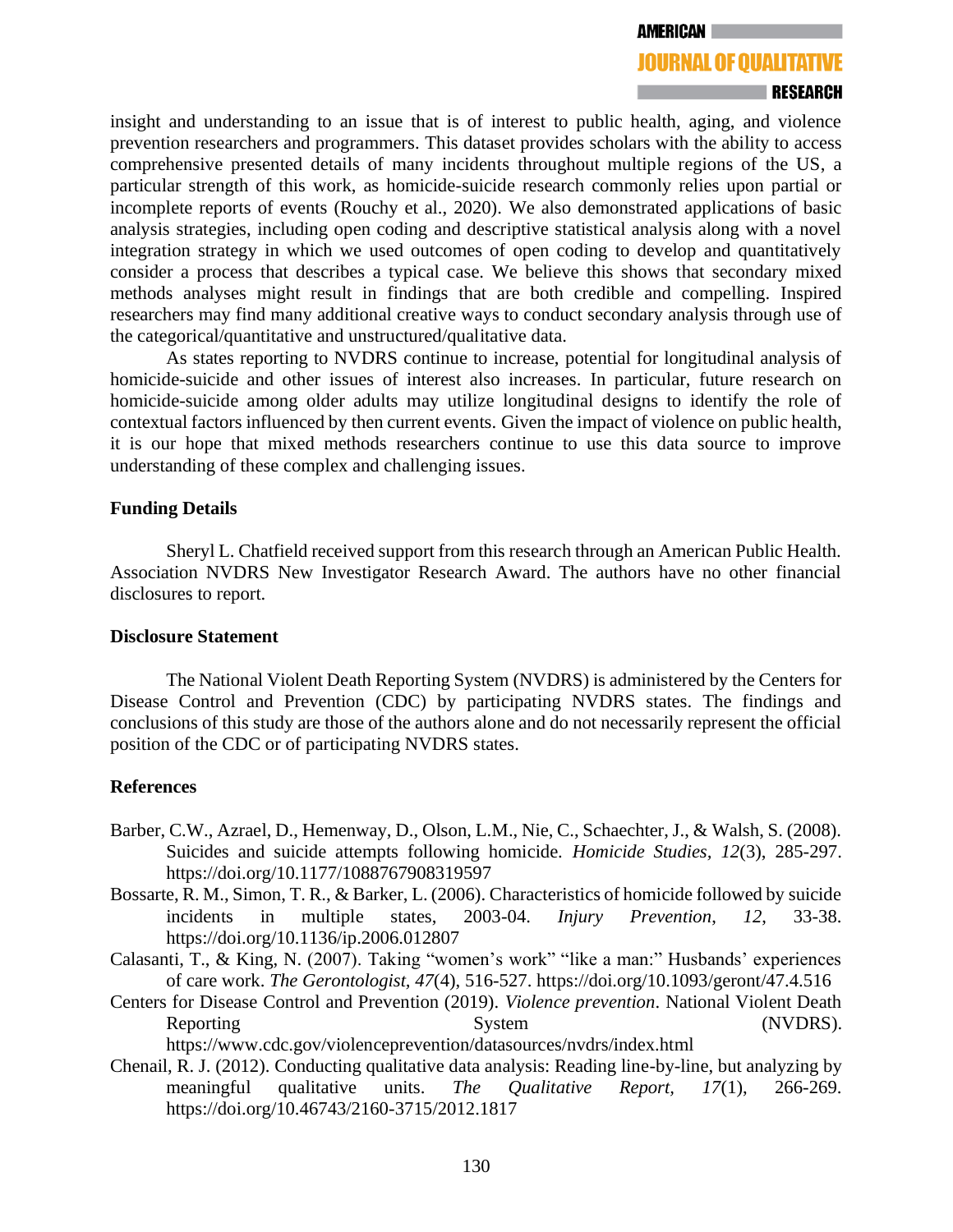- Cohen, D. (1995). Homicide-suicide in the aged: A growing public health problem. *Journal of Mental Health and Aging, 1*(2), 83-84
- Cohen, D. (2000a). An update on homicide-suicide in older persons: 1995-2000. *Journal of Mental Health and Aging, 6*(3), 195-199.
- Cohen, D. (2000b). Homicide-suicide in older persons. *Psychiatric Times, 17,* 49-52.
- Cohen, D., & Eisdorfer, C. (1999). *Clinical patterns of spousal/consortial homicide-suicide in the*  aged. Presented at the 9<sup>th</sup> Congress of the International Psychogeriatric Association, Vancouver, British Columbia, Canada.
- Creamer, E. G. (2017). *An introduction to fully integrated mixed methods research.* SAGE Publications.
- DeBois, K.A., Evans, S.D., & Chatfield, S.L. (2020). Resident-to-resident aggression in long-term care: Analysis of structured and unstructured data from the National Violent Death Reporting System 2003-2017. *Journal of Applied Gerontology, 39*(10), 1069-1077. https://doi.org/10.1177/0733464819863926
- Gibbs, G. (2007). *Qualitative data analysis.* SAGE Publications.
- Johnson, M. P. (2008). *A typology of domestic violence*. University Press of New England.
- Jordan, J. T., & McNiel, D. E. (2021). Homicide-suicide in the United States: Moving toward an empirically derived typology. *Journal of Clinical Psychiatry*, *82*(2). https://doi.orv/10.4088.JCP.20m13529
- Langley, M. (2018). *American roulette: Murder-suicide in the United States* (6th ed.). Violence Policy Center. https://vpc.org/studies/amroul2018.pdf
- Langley, M. (2020). *American roulette: Murder-suicide in the United States* (7th ed.). Violence Policy Center. https://vpc.org/studies/amroul2020.pdf
- Liem, M., Barber, C., Markwalder, N., Killias, M., & Nieuwbeerta, P. (2011). Homicide-suicide and other violent deaths: An international comparison. *Forensic Science International, 207*, 70-76. https://doi.org/10.1016/j.forsciint.2010.09.003
- Logan, J. E., Ertl, A., & Bossarte, R. (2019) Correlates of intimate partner homicide among male suicide decedents with known intimate partner problems. *Suicide and Life-Threatening Behavior, 49*(6), 1693-1706. https://doi.org/10.1111.sltb.12567.
- Long-Sutehall, T., Sque, M., & Addington-Hall, J. (2010). Secondary analysis of qualitative data. A valuable method for exploring sensitive issues with an elusive population? *Journal of Research in Nursing, 16*(4), 335-344. https://doi.org/10.1177/1744987110381553
- Malphurs, J.E. & Cohen, D. (2007). A statewide case-control study of spousal homicide-suicide in older persons. *American Journal of Geriatric Psychiatry, 13*(3), 211-217. https://doi.org/10.1097/00019442-200503000-00006
- Morse, J., & Niehaus, L. (2009). *Mixed methods design: Principles and procedures*. Routledge.
- Newmann, A. (2019, February). Going to extremes. Are homicides among the elderly acts of mercy or malice? *Harpers Magazine.* Retrieved from https://harpers.org/archive/2019/02/goingto-extremes-elderly-assisted-suicide-caregivers/?src=longreads
- Orlins, E., DeBois, K., & Chatfield, S.L. (2021). Characteristics of interpersonal conflicts preceding youth suicide: Analysis of data from the 2017 National Violent Death Reporting System. Child and Adolescent Mental Health, 26(3), 204-210. https://doi.org/10.1111/camh.12439
- Patton, C. L., McNally, M. R., & Fremouw, W. J. (2017). Military versus civilian murder-suicide. *Journal of Interpersonal Violence, 32*(17), 2566-2590. https://doi.org/10.1177/0886260515593299